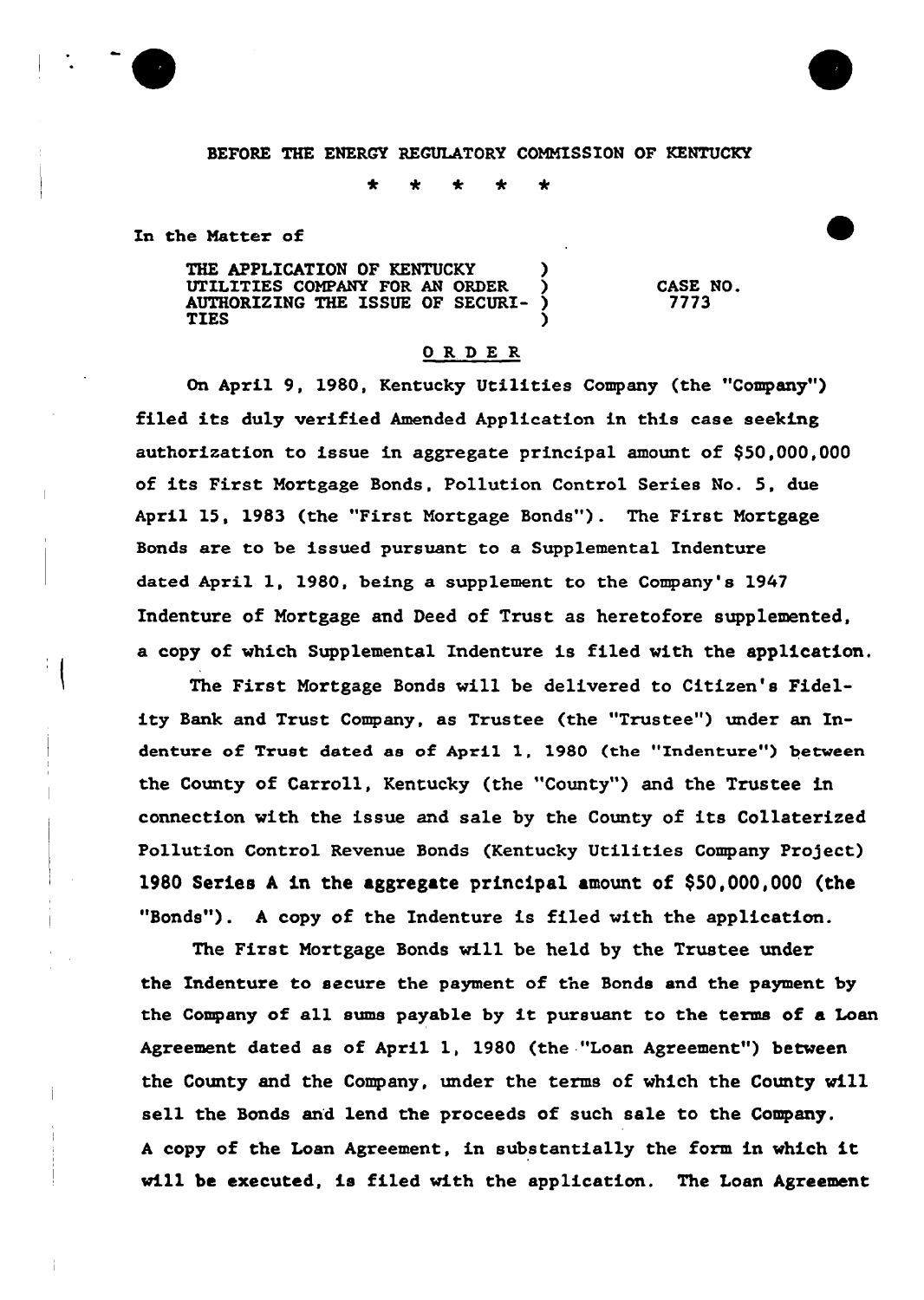

and the payments to be made by the Company thereunder will be assigned by the County to the Trustee to secure the payment of the principal of, premium, if any, and the interest on the Bonds.

The Bonds vill be sold by the County to Blyth Eastman Paine Webber, Inc., and J. J. S. Hilliard, W. L. Lyons, Inc. (the "Underwriters") pursuant to the terms of a Bond Purchase Agreement (the "Bond Purchase Agreement"). A copy of the form of the Bond Purchase Agreement, in substantially the form in which it will be executed, is filed with the application. Proceeds from the safe of the Bonds will be loaned by the County to the Company to provide funds to finance the acquisition of certain air pollution control facilities described in the Loan Agreement.

There is also filed with the application a Letter of Inducement to be delivered by the Company to the Underwriters and to the County. <sup>A</sup> copy of the form of the Letter of Inducement, in substantially the form in which it will be executed by the Company, is filed as an exhibit vith the application.

The Commission after consideration of the Application and the evidence of record and being advised finds that the issuance by the Company of \$50,000,000 in principal amount of First Mortgage Sonds, Pollution Control Series No. 5, due April 15, 1983 is for lawful ob)ects within the corporate business of the Company; necessary and appropriate and consistent with the proper performance by the Company of its service; will not impair its ability to perform that service; and is reasonably necessary and appropriate for such purposes.

IT IS THEREFORE ORDERED THAT:

 $\sim 10^{11}$ 

1. The execution and delivery by the Company of the Supplemental Indenture dated April 1, 1980, in the form or substantially the form filed as Amended Exhibit 1 with the application, is hereby authorized and approved and the Company is authorised to issue and deliver to the Trustee under the Indenture of-Trust with Carroll

 $-2-$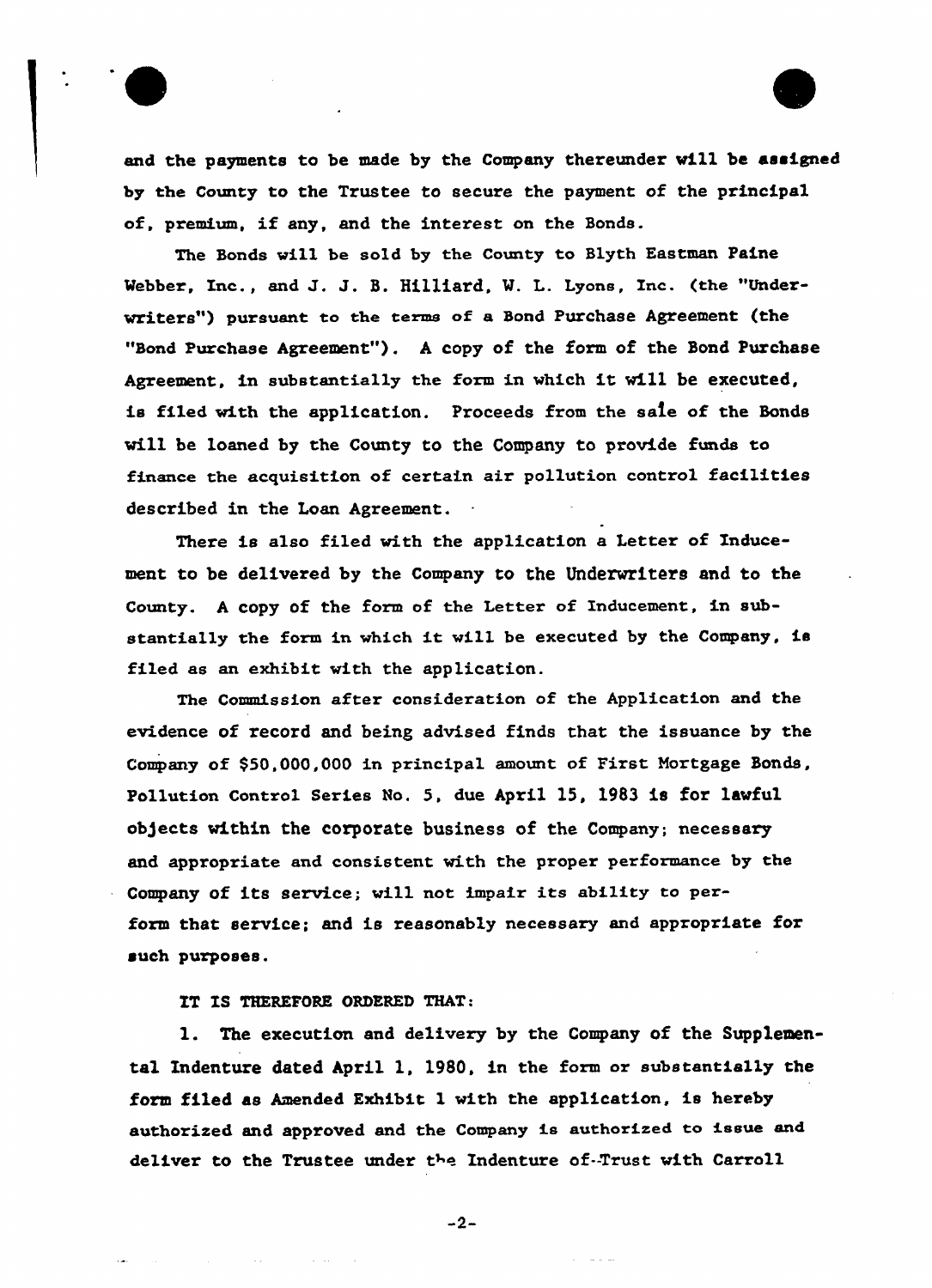County. the Company's First Mortgage Bonds, Po11ution Control Series No. 5. from time to time in accordance with the Loan Agreement in the aggregate principal amount not to exceed \$50,000,000 to be held by the Trustee under the Indenture as security for payments to be made by the Company pursuant to the Loan Agreement and as security for the payment of the Bonds;

2. The execution and delivery by the Company of the Loan Agreement between the Company and the County, in the form or substantially the form filed as Amended Exhibit 3 with the application, and the performance by the Company of the transactions contemplated by the Loan Agreement to be performed by the Company thereunder, are hereby authorized;

3. The execution and delivery by the Company of the Letter of Inducement to the Underwriters and the County, in the form or substantially the form filed as Amended Exhibit 5 with the application, and the performance by the Company of the transactions contemplated by the Letter of Inducement to be performed by the Company thereunder, axe hereby authorized;

4. The form of the aforesaid Indenture of Trust between the Trustee and Carxoll County, filed as Amended Exhibit 2 with the application, is hereby approved;

5. The form of the aforesaid Bond Purchase Agreement between the Underwriters and Carroll County, filed as Amended Exhibit 4 with the application, is hereby approved;

6. Within a reasonable time after the sale by Carroll County to the Underwriters of the Bonds, the Company shall file with the Commission a statement showing (a) the price to be paid to the County for such Bonds, (b) the exact interest rate thereon, and (c) the amount of compensation paid by the Company to the Underwriters for their services in underwriting and selling the Bonds.

Hothing contained herein sha11 be construed as a finding of value for any purpose or as a warranty on the part of the Common-